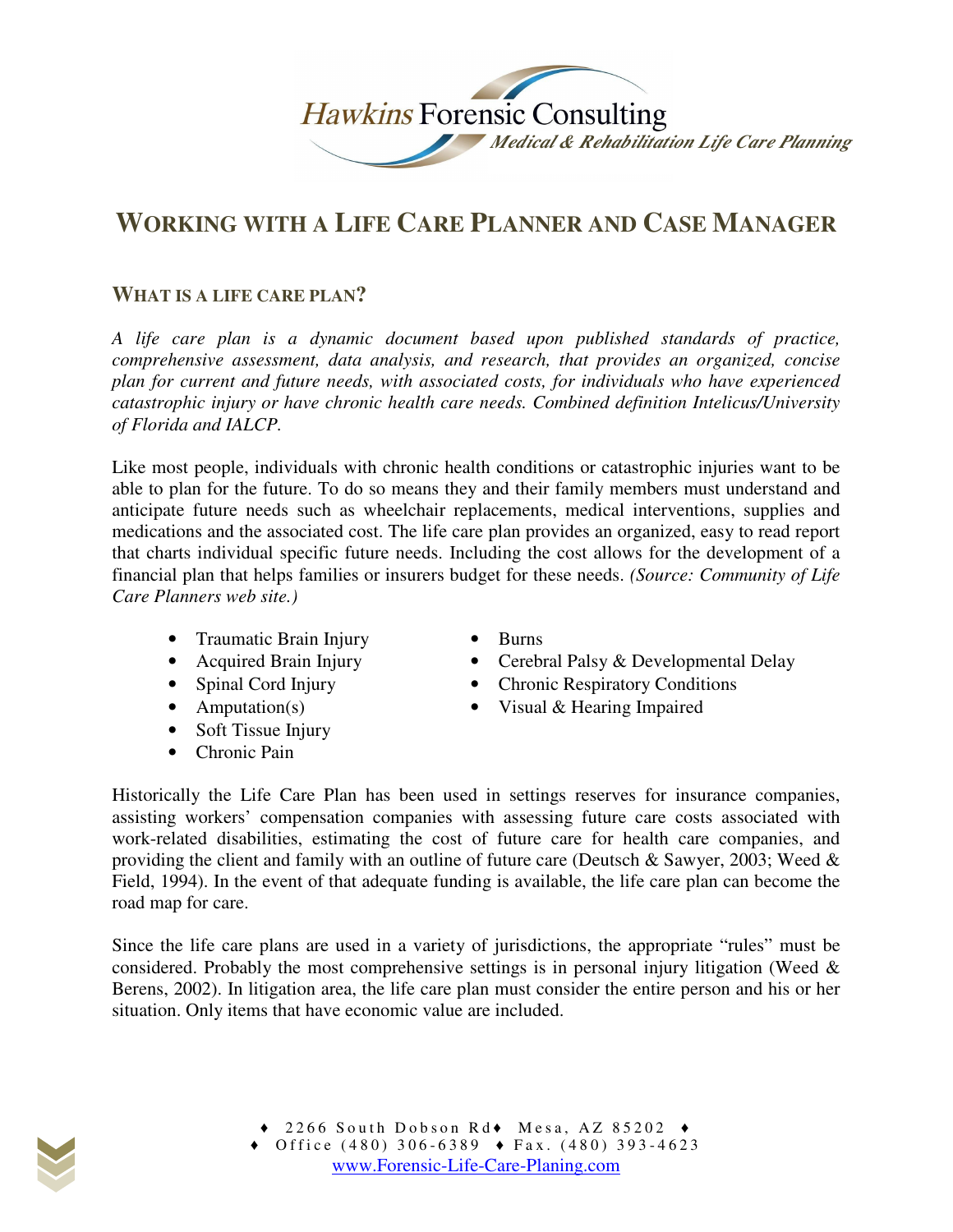Elements of Future Care Damages

- 1. When does the treatment start?
- 2. What are the frequency of sessions?
- 3. What is the cost per session (if relevant)?
- 4. When does the treatment stop?
- 5. Additional costs such as evaluations, tests, laboratory, or medications?
- 6. Any other needs/costs?

# The Life Care Plan

Regardless of the topic, the expert must be able to quantify damages in a way that provides the economist, if one is used, or the jury with the necessary information to project costs over time (Dillman, 1989). These data are used to help determine the amount of award to the client, if any party against whom the suit is lodged is found at fault. To ascertain the needs and costs of future care, particularly for serious medical conditions and catastrophic injuries, the life care plan was originally published by Deutsch and Raffa in *Damages in Tort Action* (1981). This method organizes topics according to various categories that outline expected treatment, start and stop dates, costs, and other information that will provide the jury with an understanding of the treatment plan. The format is designed to develop a comprehensive rehabilitation plan that includes necessary information to project the expense, usually with the help of an economist, in order to arrive at a bottom-line figure.

#### A Plaintiff Attorney's Perspective on Life Care Planning

In the catastrophic case, the plaintiff's attorney understands that a myriad of questions may and should be asked about the future. Yet that same attorney is buffeted by thoughts that no real answers can be given. He or she fears that all attempts to probe the future or assist the trier of fact in probing the future will slide into that murky realm of the possible and away from the safe ground of the probable, where he or she must remain to prove the case. The attorney also knows that the more specific the questions become, the more difficult they are to answer.

Following this course leaves the attorney and his client ill-equipped to stand before the trier of fact and ask for specific compensation for special damages for future medical and rehabilitation needs. He knows the judge or jury will be asking the next obvious questions: What will those needs be, and how much can we expect that they will reasonably cost? The modern plaintiff's attorney must and should provide the judge or jury with all the evidence that exists on those issues.

Plaintiff's attorneys, are accustom to marshaling all their own evidence, tracking down its sources, and shaping their cases so that they can be fairly and clearly presented to the judge or jury. They are reluctant to say that in the catastrophic case, the medical and rehabilitation needs are too complex for them to attempt that marshaling of evidence. Attorney's do not know where to begin, and do not know what questions to ask. This is a specialized area and fortunately, life

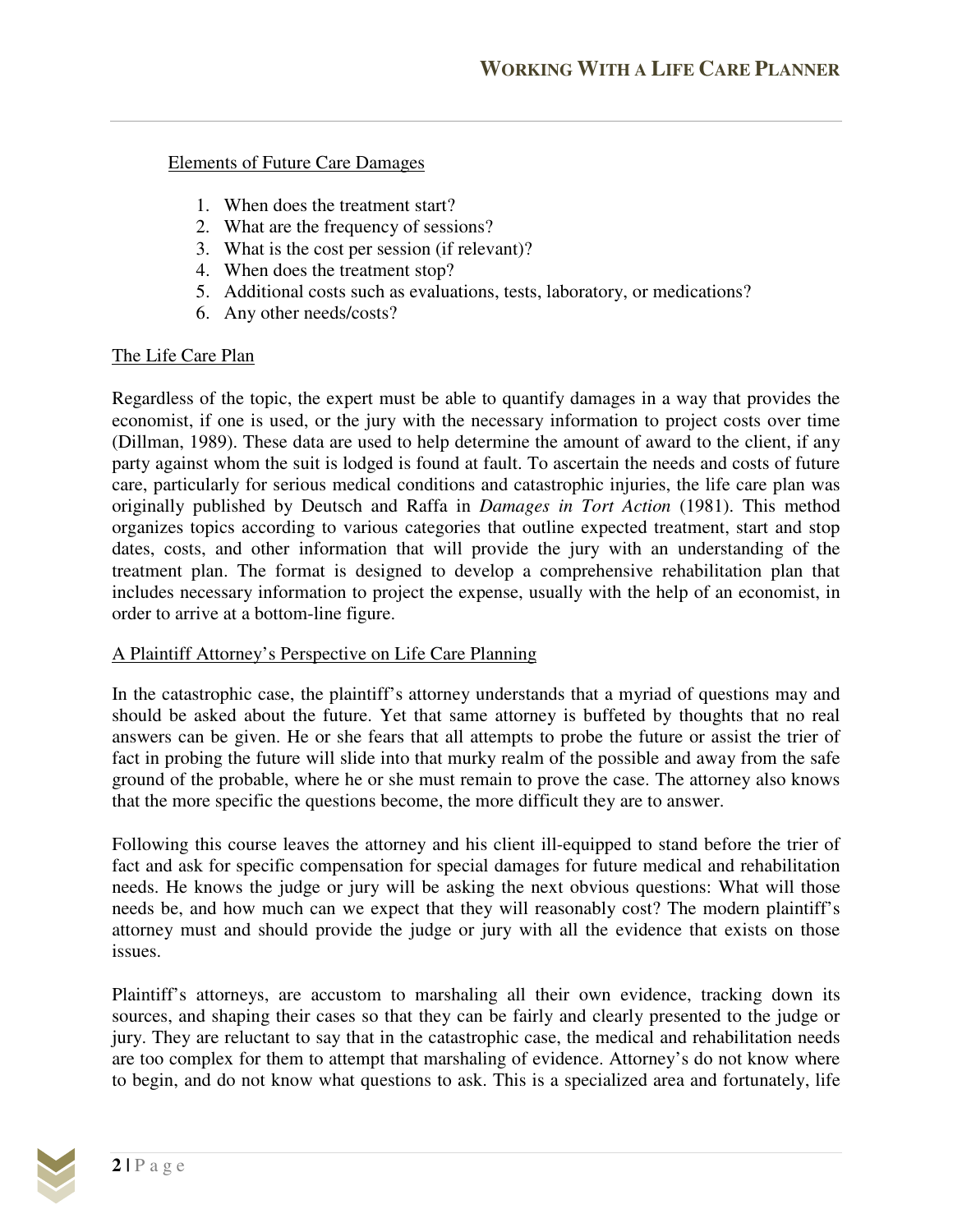care planners and qualified persons such as rehabilitation professionals and nurses use their background training to prepare a plan for future medical and rehabilitation needs of the client.

The attorney joins with the life care planner to make sure the right questions are asked. The skilled plaintiff's attorney recognizes that he needs the assistance of an equally skilled life care planner to identify those questions (Elliott, 1993).

# The Role of the Plaintiff Attorney in the Life Care Plan

From the plaintiff's perspective, the life care plan is an integral tool in the proof of damages in neurolitigation or any other catastrophic injury. The attorney must continue to play an active role in making sure the plan fits the parameters for the admission into evidence and the plan meets the rest of the logic. The life care planner and the attorney must work as a team in reaching this goal. The plan cannot be drafted by the life care planner and then handed to the attorney, who, inturn, tenders it into evidence. It is not a chain letter to be passed on. It is a part of the mosaic of the case and must be viewed as such.

# A Defense Attorney's Perspective on Life Care Planning

Counsel defending against serious injuries is likely to confront a life care plan presented by the plaintiff's attorney in an effort to quantify the various impacts upon the injured party's activities of daily living and quality of life. A defendant must prepare early and thoroughly to rebut the plaintiff's various claims and identify areas of overreaching or weakness in the plan.

#### Attacking the Plaintiff's Life Care Plan

The first step in attacking the plaintiff's life care plan is to determine whether the plaintiff's life care planner is infact, qualified to present the plan. This is critical issue because an unqualified witness will not be accepted as an expert and will not be permitted to testify at trial. Thus, a successful attack on the plaintiff's life care planner's qualifications will result in the planner's entire testimony, and the plan itself, being kept out from the jury's consideration.

There are two levels of qualification that will be required of a life care planner expert presenting a life care plan.

a. The expert must be qualified generally in the area of the area of life care planning; b. The expert must be qualified to substantiate to the degree required under the particular jurisdiction's substantive law, the need for each element of care provided in the plan.

1. Qualifications as a Life Care Planning Expert Generally

Under the Federal Rules of Evidence, a witness may establish his or her qualification as an expert by reason of "knowledge, skill, experience, training, or education."

2. Qualifications to Present the Particular Life Care Plan